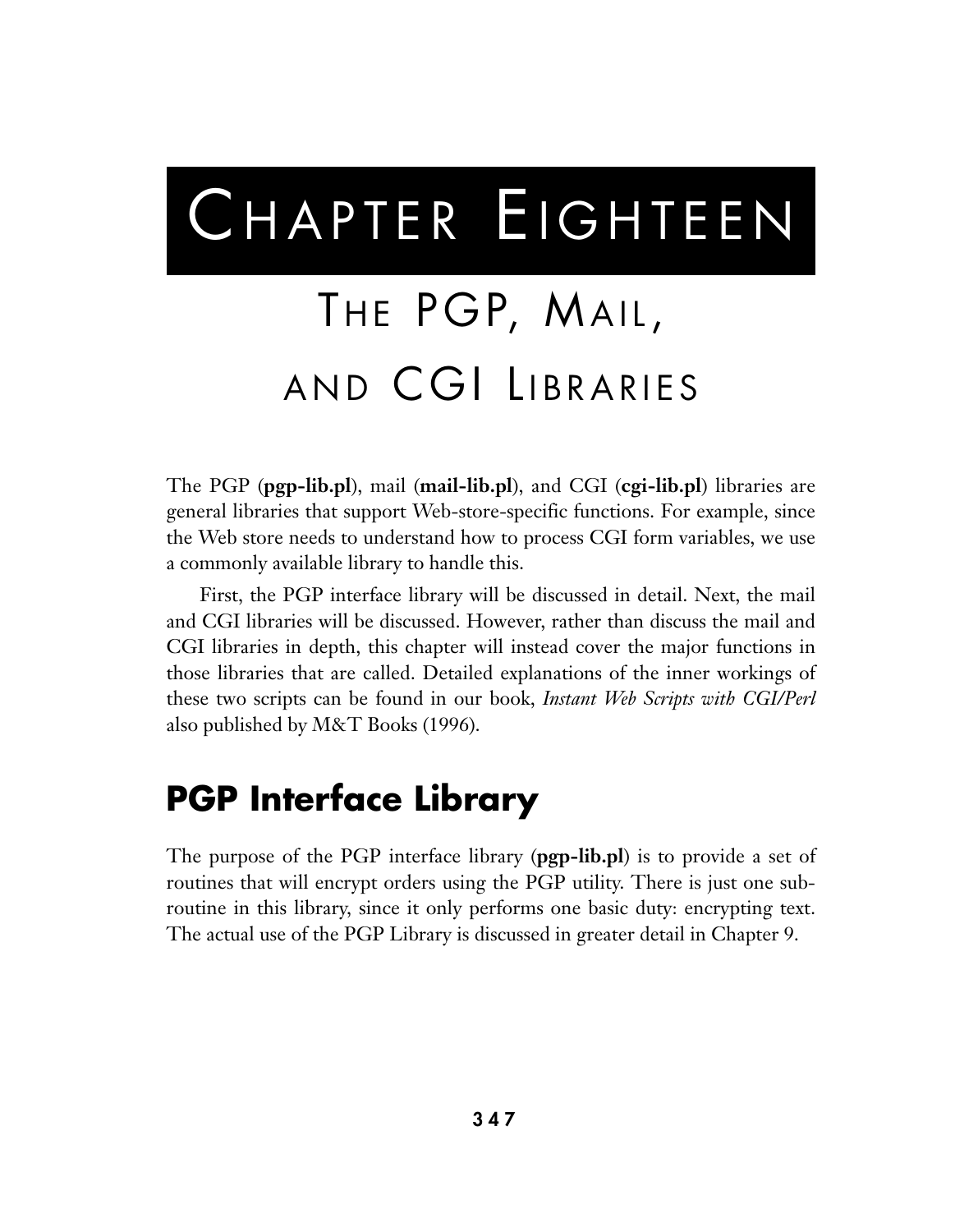### **PGP Library Variables**

First, the library defines a set of variables that reflect how PGP is configured on your system. These variables are **\$pgp\_path**, **\$pgp\_options**, **\$pgp\_public\_key\_user\_id**, and **\$pgp\_config\_files**.

**• \$pgp\_path** is the path to the PGP-executable. This variable includes both the path and filename for the PGP-executable on your system.

```
$pgp_path = "/usr/local/bin/pgp";
```
**• \$pgp\_options** are the command-line options that will be passed to PGP when it is encrypting the text. The options below configure PGP to accept a file as input (**f**), encrypt the data (**e**), make the encrypted output compatible with ASCII (**a**), store the file in a cross-platform manner with regards to text (**t**), and suppress nearly all informational messages from the program (**+VERBOSE=0**).

```
$pgp_options = "-feat +VERBOSE=0";
```
**• \$pgp\_public\_key\_user\_id** tells PGP which public key to use for encrypting the text. In the code below, whatever you change **\$pgp\_public\_key\_user\_id** to becomes your public key for encrypting ordering data in the Web store.

```
$pgp_public_key_user_id = "yourpublickeyid";
```
**• \$pgp\_config\_files** is the path where the PGP configuration files are located. These configuration files include the actual key ring that holds the public key to be used to encrypt ordering information in the Web store.

```
$pgp_config_files = "/home/gunther/public_html/Web_store/
                     Pgpfiles";
```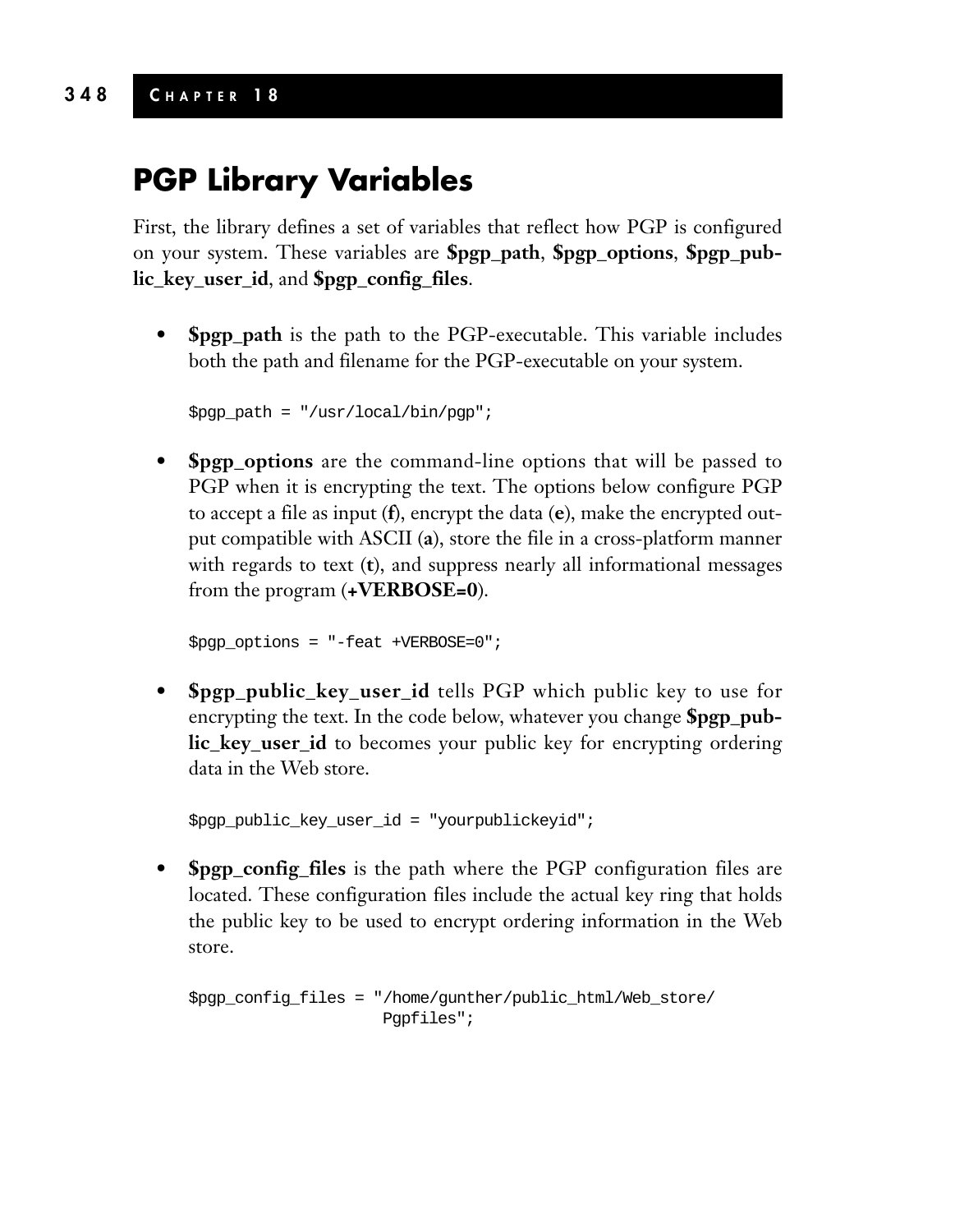#### **make\_pgp\_file Subroutine**

The **make\_pgp\_file** subroutine takes a string (text buffer containing the order) and then returns the encrypted version of that text. It is called by passing it the string along with the path and filename of a directory and filename. This temporary file will hold the encrypted data before it is read back into text variable for returning to the caller of the subroutine.

```
sub make_pgp_file {
 local ($output_text, $output_file) = @_;
 local ($pgp_output);
```
The first thing that must be done in the subroutine is that the **PGPPath** environment variable is set. This environment variable tells the PGP program where to find the configuration files such as the key ring that holds the public key for encrypting data.

\$ENV{"PGPPATH"} = \$pgp\_config\_files;

Next, the actual full PGP command is constructed using the **\$pgp\_path** variable plus the **\$pgp\_options**, **\$pgp\_public\_key\_user\_id**, and a redirection of the output to **\$output\_file**.

```
$pgp_command = "$pgp_path $pgp_options ";
$pgp_command .= "$pgp_public_key_user_id ";
$pgp_command .= ">$output_file";
```
The command is opened up as a file using the pipe (**|**) operator. This tells Perl to actually execute the command but make the command accept input as print statements to the resulting file handle. The output text that must be encrypted is then sent to the command using the **print** statement. Then, the command is closed.

```
open (PGPCOMMAND, "|$pgp_command");
print PGPCOMMAND $output_text;
close (PGPCOMMAND);
```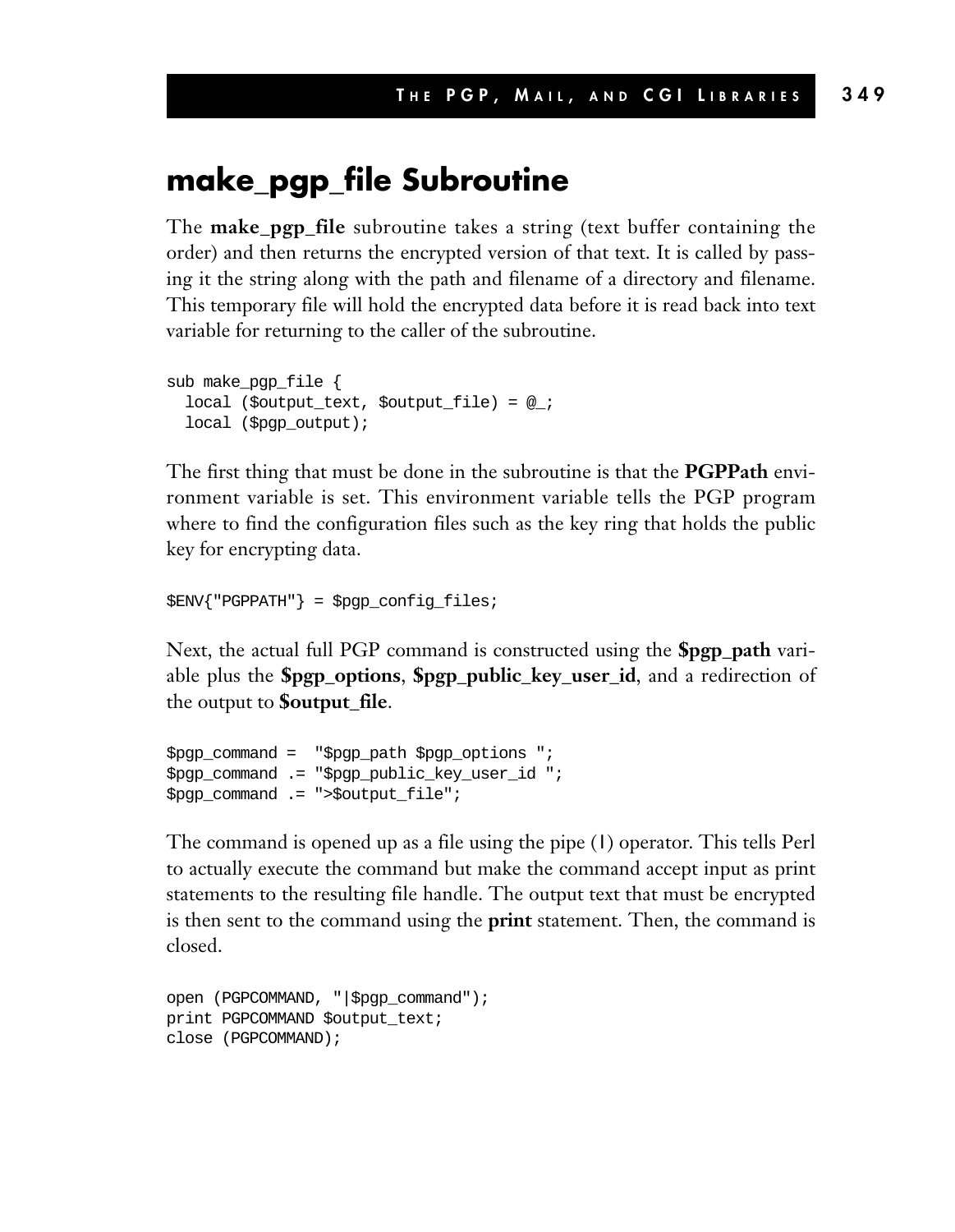The resulting output file is then opened and read into the **\$pgp\_output** variable. The resulting output file basically consists of the encrypted text. When this process is complete, the file is closed and then deleted using the **unlink** command.

```
open(PGPOUTPUT, $output_file);
while (<PGPOUTPUT>) {
   $pgp_output .= $_;
}
close (PGPOUTPUT);
unlink($output_file);
```
Finally, the PGP encrypted text is returned to the caller of the subroutine, and the subroutine as well as the library file is completed.

return(\$pgp\_output); } # End of make\_pgp\_file

# **E-Mail Library**

The email interface library distributed with the Web store actually consists of one of two different files: **smtpmail-lib.pl** or **sendmail-lib.pl**. The UNIX version of Web store uses **sendmail-lib.pl** (renamed **mail-lib.pl** by default) because the most reliable way of sending email on UNIX is through the sendmail program. The Windows NT/Windows 95 version of the Web store uses **smtpmail-lib.pl** instead. This file should be copied over **mail-lib.pl** if you are using a Windows NT or Windows 95 Web server. Both of these files have the same exact *interface* (same function calls), so copying one over the other does not result in a change in the program.

The reason the Windows NT/95 Web servers cannot use the sendmail version of the library is that there is no sendmail equivalent distributed with those operating systems. Thus, instead of interfacing with sendmail, **smtpmail-lib.pl** is programmed to open up "sockets" directly to SMTP (Simple Mail Transfer Protocol) servers on the Internet and send email using the raw, low-level Internet mail protocol.

Unfortunately, using the SMTP version of the library has a downside. The "sendmail" program is a program that does a lot more than just send mail. It has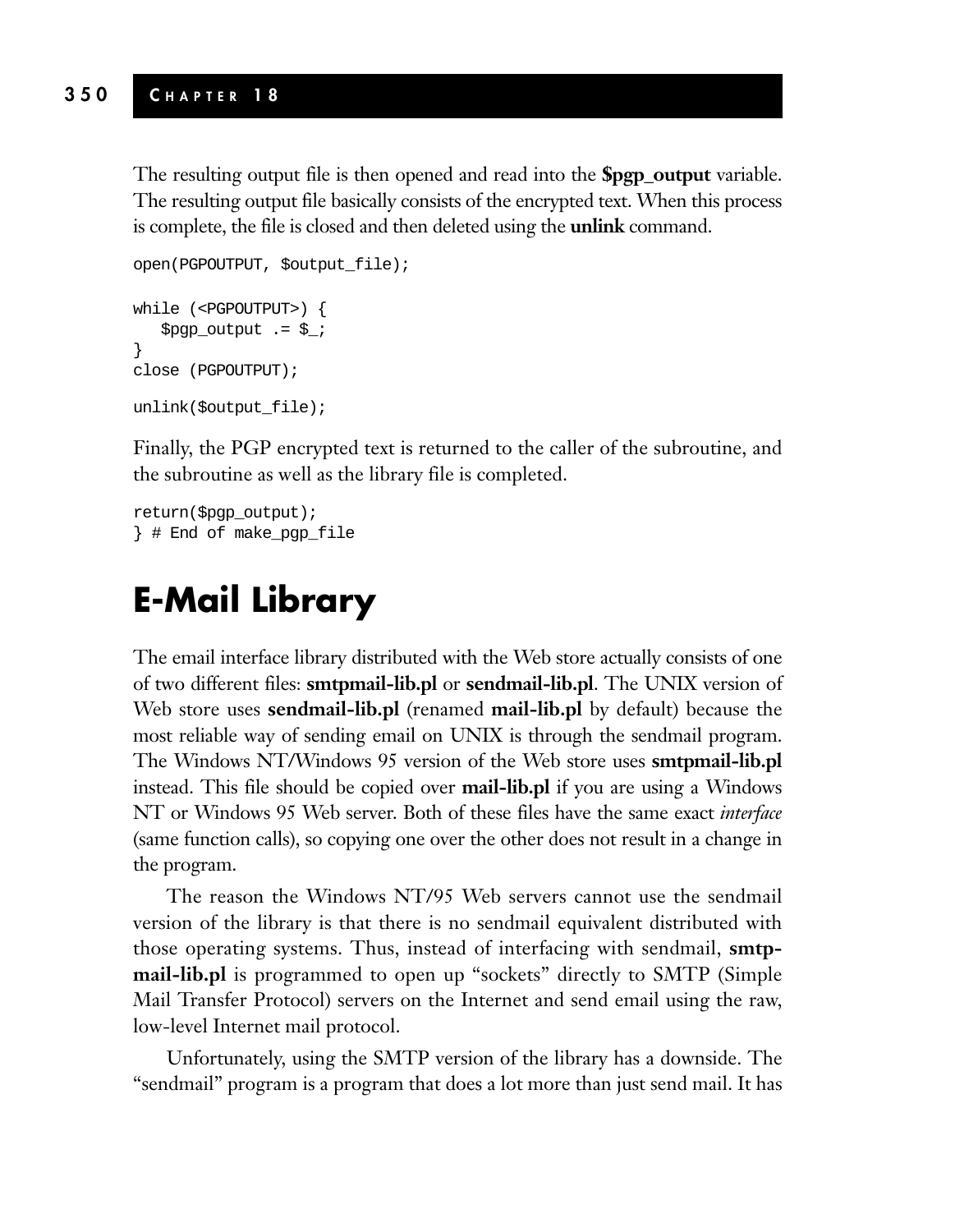evolved over the years and has a lot of email error-checking built in to itself. The SMTP version of the mail library on the other hand, while it works, has not seen the same distribution level as the standard UNIX sendmail utility. In addition, using the SMTP version of mail means that the email addresses that you provide to the Web Store configuration must have host names that are the actual Internet names (DNS) of the servers that handle the email directly.

Normally, your Internet address will have a host name after the at symbol (@), which is the actual server that is physically handling the email. However, there are occasions where the host name is actually an alias to another server that is actually handling the mail. The UNIX sendmail program handles this situation automatically. The SMTP library does not. If your email address is **you@yourdomain.com** but the actual hostname of the machine that really handles your email is called **mailserver.yourdomain.com**, then you must put **you@mailserver.yourdomain.com** as your email address in the Web store Setup file.

Other than the difference in handling names, though, the mail libraries are basically identical with regards to the interface to the outside world. There are two main function calls in each library: **send\_mail** and **real\_send\_mail**.

#### **Send\_mail Subroutine**

The **send\_mail** subroutine is the main function that is used by programs when they want to send email. It accepts the "from" address, "to" address, subject, and body of the messages to send, and then sends them. That's all there is to it. The following is an example call to the subroutine assuming that **smith@zzz.org** is emailing to **jones@yyy.org**.

```
&send_mail("smith\@zzz.org", "jones\@yyy.org",
     "Subject". "This is the message\ntosend.\n\n");
```
#### **Real\_send\_mail Subroutine**

The **real\_send\_mail** subroutine does the same thing as **send\_mail** except that it takes more parameters. In fact, **real\_send\_mail** is called by **send\_mail** after **send\_mail** breaks down the few parameters it was given in order to fill out the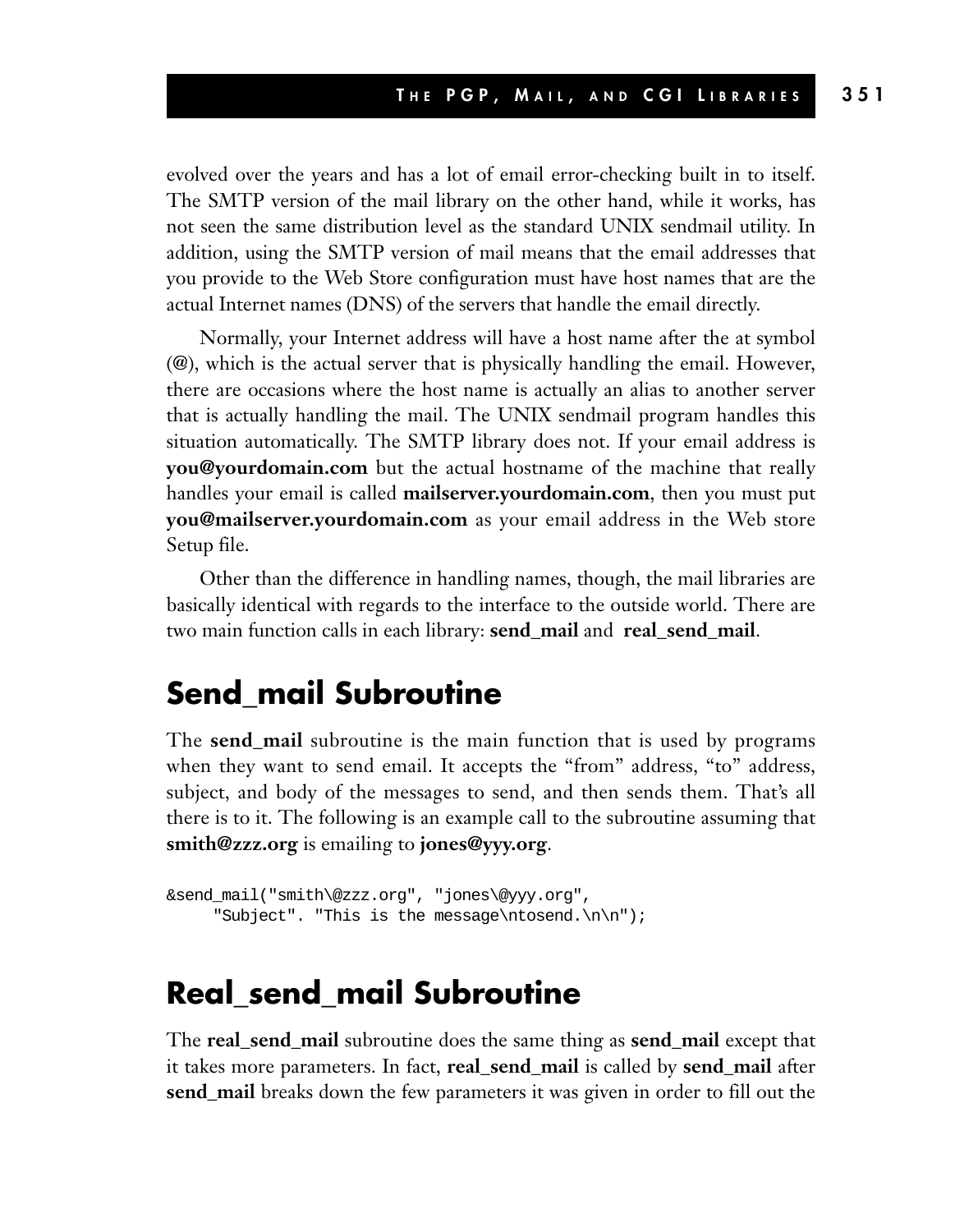more complex parameters of **real\_send\_mail**. The basic difference between the routines is that **real\_send\_mail** needs to have the host names sent separately from the actual email addresses. This is done so that if the SMTP version of the library is being used, then the programmer will have the option of specifying the real email address in the "from" and "to" areas of the email while still sending email to the correct real hosts that house the actual SMTP server. The equivalent **real\_send\_mail** call using the data from above appears below in case the **yyy.org** email server is actually physically located at **mail.yyy.org** instead.

```
&real_send_mail("smith\@zzz.org", "zzz.org",
"jones\@yyy.org", "mail.yyy.org", "Subject",
"This is the message\nto send.\n\n");
```
## **CGI Library**

There are certain tasks that every CGI (Common Gateway Interface) program must be capable of doing in order to perform CGI functions. For example, form variables must be read into the program, and specially formatted information must be communicated back to the server. Although there are several good libraries of CGI-related routines, the Web store uses **cgi-lib.pl** because it is small, efficient, Perl 4–compatible, and well supported throughout the CGI and Perl programming community.

**cgi-lib.pl** was written by Steven Brenner and is the de facto standard library of CGI programming routines for Perl 4 and above. The library is short and simple, and it does 99 percent of what a CGI programmer needs to accomplish with regard to the Common Gateway Interface specification.

The main thing that **cgi-lib.pl** does is to read all the form-variable input into an associative array for picking out the values. It also has the capability of printing standard HTML headers and footers along with the magic **Contenttype: text/html\n\n** header. This header is absolutely necessary and printing it is generally the first thing every CGI programmer does in a script. CGI-LIB also has small routines to do general housekeeping, such as printing error messages as HTML output, printing associative arrays, and returning URLs and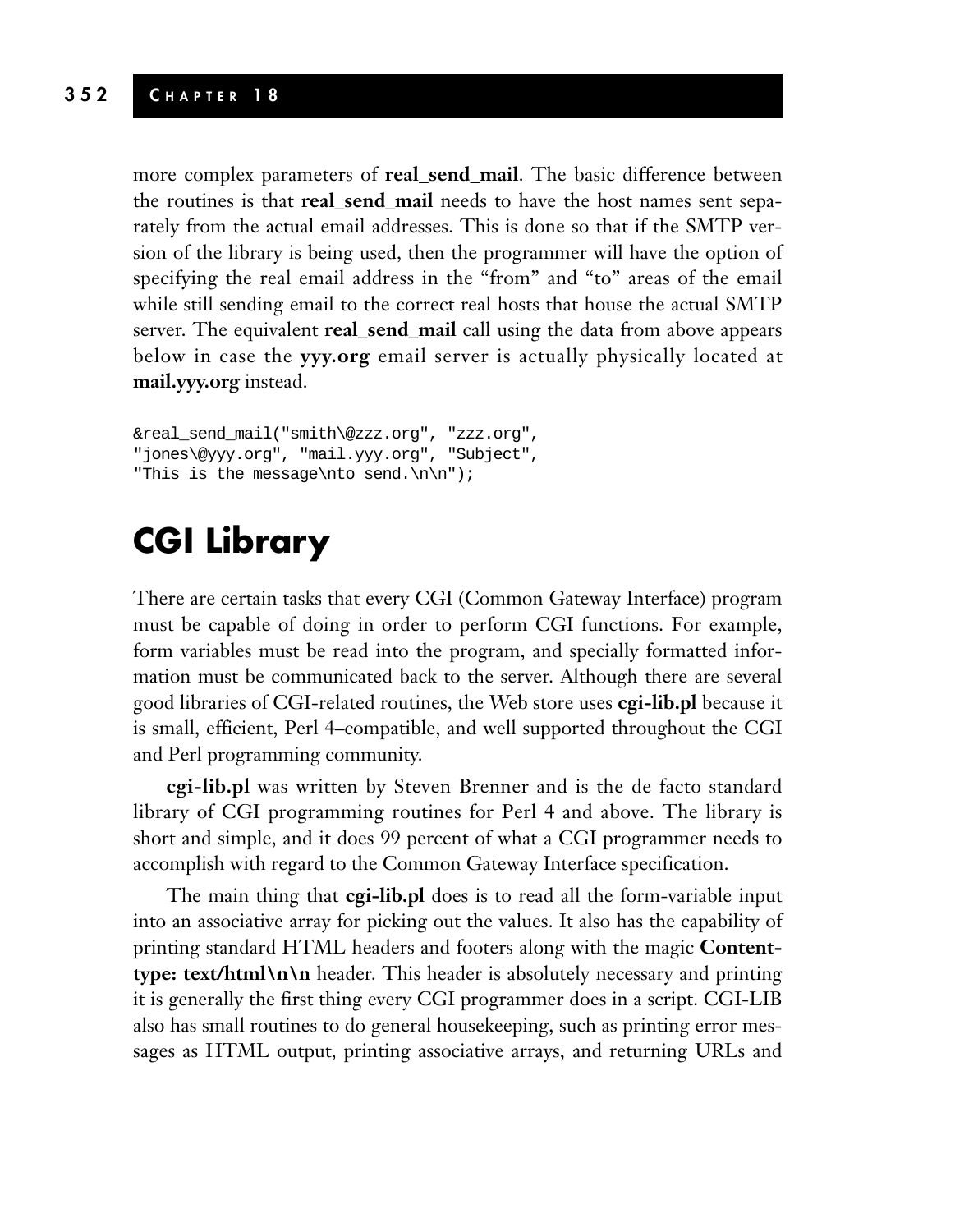certain environmental variables related to CGI. Advanced features, such as the ability to support file uploads, have also recently been added.

The Web store itself only uses a few of the core features of **cgi-lib.pl**. As such, we will only go over those calls that the Web Store actually uses as part of its operation. The operations that the CGI library performs for the Web Store are the processing of form variables and the printing of diagnostic error messages.

#### **Reading and Parsing Form Variables**

The **&ReadParse** function is used to read the form variables whether the form was called via a GET or POST method. If **&ReadParse** is called without a parameter, by default the form variables are read into an associative array called **%in**. You can use your own associative array if you pass it by reference to **&ReadParse**. The Web store uses **%form\_data** as the associative array name. Thus, **&ReadParse** is called with the following syntax:

&ReadParse(\*form\_data);



Normally, when a variable is passed to a subroutine in Perl, only a copy of its value is passed. By replacing the \$, @, or % symbol with a \* in front of a normal scalar, list array, and associative array variables respectively, you are telling it to copy the location into memory where the variable exists. This way, when the variable is changed in the subroutine, that change is simultaneously done to the originally passed variable instead of to a mere copy of the value of the variable.

#### **Printing CGI Errors**

**&CgiError** and **&CgiDie** accept an error message as a parameter, convert the error message to HTML, and print it so that users can see the error on a Web browser. **&CgiDie** behaves exactly like **&CgiError** except that **&CgiDie** exits the program with the **DIE** command.

Most Perl programs use the plain **DIE** command in case of a system failure. Using **&CgiDie** is much better in the case of CGI programs, because the **DIE** message frequently never gets sent to the browser, making problems difficult to